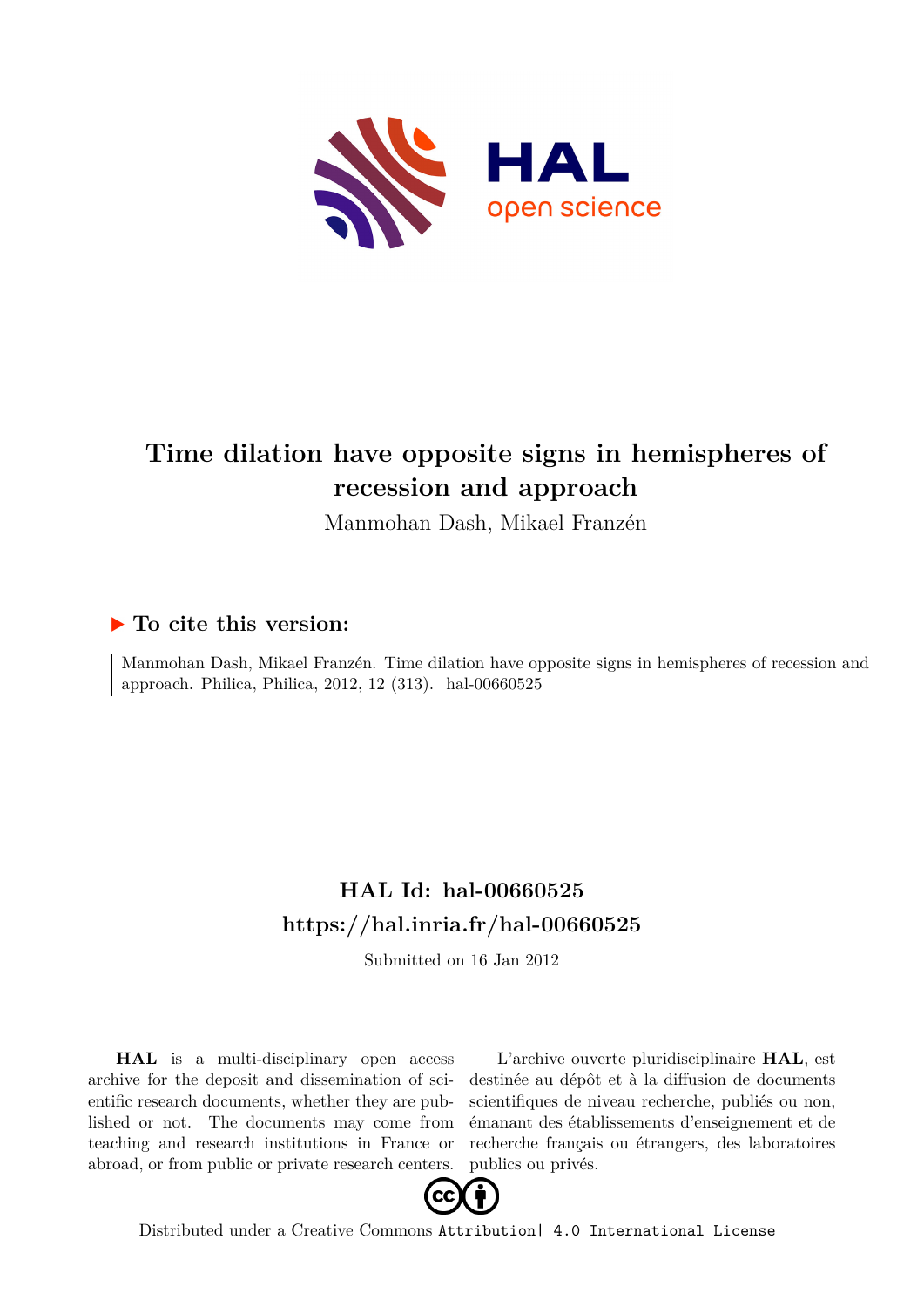#### Time dilation have opposite signs in hemispheres of recession and approach

Manmohan Dash[∗](#page-1-0)

Informal association with Willgood Institute, registered in Sweden, author's mail: Mahisapat, Dhenkanal, Odisha, India, 759001[†](#page-1-1)

Mikael Franzén[‡](#page-1-2)

Willgood Institute, Luckvägen 5, 517 37 Bollebygd, Sweden and i3tex AB, Klippan 1A , 414 51 Gothenburg, Sweden

#### Abstract

In this paper we give a detailed analysis of the factual observation that time dilation or Doppler shift of frequency are oppositely signed relative to our line of sight in different regions of motion. We show that this depends on how these regions are connected to the actual path of motion and to the location of the observer/detector. For a static globe or circle/sphere of reference, we define two hemispheres; shifts will be red-shifted in the hemisphere of recession and blue-shifted, or violet shifted, in the hemisphere of approach, a fact which is not often mentioned. Indeed, it is a complete sphere where the motion can take place with respect to the line-of-sight, which we have studied in this paper, not just the direction of motion along a certain specific path. The transverse and longitudinal effects are special cases of this general effect. The transverse effect is always red-shifted consistent with the known effect of Relativity and it lies at the intersection of the hemispheres of approach and recession. By saying moving clocks run slower we conveniently forget this important effect. They also run faster, in the hemisphere of approach. We demonstrate this important result from the basic principles of the Special Theory of Relativity.

<span id="page-1-0"></span><sup>∗</sup>Electronic address: [mdash@vt.edu;](mailto:mdash@vt.edu) manmohan.dash@willgood.org

<span id="page-1-1"></span><sup>†</sup>previously affiliated with VT, USA and KEK, Japan.

<span id="page-1-2"></span><sup>‡</sup>Electronic address: [mikael.franzen@willgood.org;](mailto:mikael.franzen@willgood.org) mikael.franzen@i3tex.com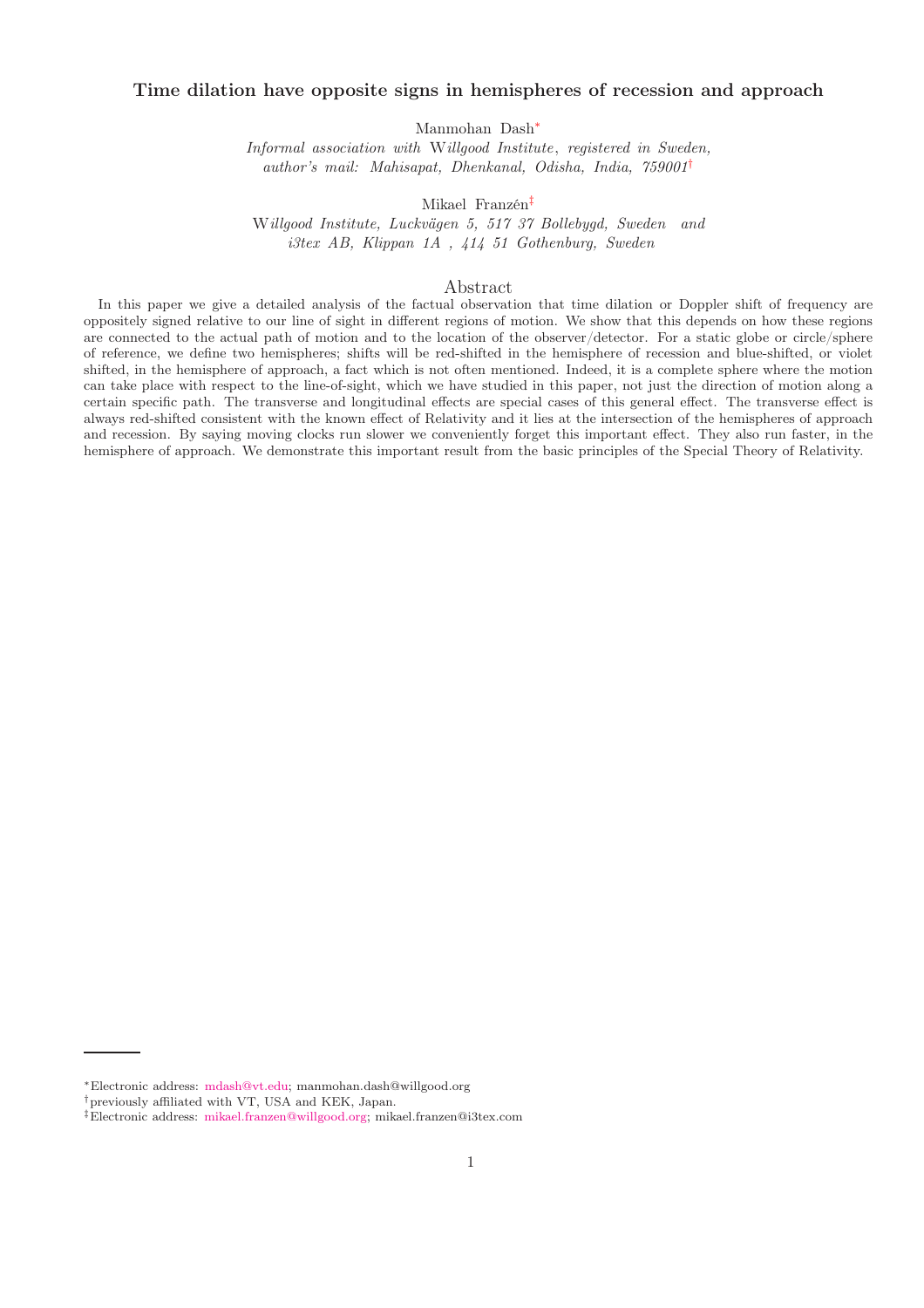#### I. INTRODUCTION

We will perform a detailed analysis of how relative to the line-of-sight a general motion of a source and equivalently an observer will affect observation of time dilation and Doppler shift. We use only two main references, so we mention this fact here; [\[1\]](#page-10-0) and [\[2\]](#page-10-1). It is a straightforward but non-trivial analysis. It applies to any situation where one would like to have a binomial expansion of the Lorentz factors  $\gamma$  and  $\beta$  to any desired degree of accuracy by retaining terms up-to one's requirements. This will be useful in many studies.

Let us now define the context in which we have used terminology like "sphere of relative motion", "hemisphere of recession" and "sphere of reference"; see Figure [1](#page-8-0) on page [8](#page-8-0) and Figure [2](#page-9-0) on page [9.](#page-9-0) Our definition is a natural extension of the concept of reference frames. This is helpful towards identification of the relations of different parts to each other in the problem/situation that we present. Simply put, one defines two spheres/circles, the first one is a sphere of reference whose center is where a detector or origin of reference is located. The detector can also be placed e.g. at the surface of another object whose center is at the center of this reference. Any concentric sphere that encloses or excludes a segment of the trajectory of another object is also a sphere of reference. Now a second sphere of reference can be defined. This second sphere will encompass a segment of the trajectory path so the path lies in either the lower or upper hemisphere with respect to the line of sight. Let us call it a sphere of relative motion as it defines whether an object is receding away from, or approaching the center of reference. The upper hemisphere of this second sphere, where an object is gradually moving away from the reference point, defined at the center of the first sphere, can be called a hemisphere of recession. On the other hand, if the object is in the lower hemisphere of the second sphere, we can call it a hemisphere of approach, as the object will gradually approach the center of reference. One must note that these spheres are not very arbitrary in nature, but rather, dependent on the specific nature of the trajectories, e.g. a satellite orbiting a planet in a circle will naturally always traverse the intersection of the two hemispheres, so it is a transverse motion to the line of sight. In hyperbolic motion, such as that of a flyby satellite moving away from a planet towards some other destination, part of the motion lies in the upper hemisphere or the hemisphere of recession. When dealing, as described above, with earthbound motion such as perigee, {the point of closest approach to earth}, the opposite is true. The segment of the trajectory is naturally proportional to the radial speed vector. The radial – speed – vecor is very important for any study of celestial applications. Similarly a meteor falling towards Earth always lies in the hemisphere of approach. One sees that one can cautiously adjust the sphere of reference and the sphere of relative motion so that there is no ambiguity in the situation. Only then can one consistently apply the laws of Relativity, such as those that govern time dilation and Doppler shift of frequencies.

We also note as a reminder of convenience that the transverse effects are always 2nd order in speed of recession and the longitudinal effects are 1st and 3rd order in terms of the Lorentz factor,  $\beta$ . Higher order terms appear in the same pattern. Transverse effects contain  $\beta^2$  and  $\beta^4$  and longitudinal effects contain alternative odd terms given by factors from binomial expansion as presented in our analysis. The general case is accommodated by cosines of a suitable angle, which appear only in the orders of odd power terms. The analysis is valid for  $0 \leq abs(\beta) \leq 1$ , where abs stands for the modulus of a number or the regular absolute value function. The relation between fractional frequency shift  $f_{\nu}$  and fractional time dilation or contraction  $f_t$  related to  $f_{\nu}$  are computed here and these are equal in their modulus. This is the case when the  $f_{\nu}$ 's are small. When they are not small, additional review is necessary for the relation between the  $f's$  in  $\nu$ ,  $t$ ,  $\lambda$  and v. We note that this also follows a binomial analysis like the one presented in this paper, because the  $f'_{\nu}s$  are fractions.

#### II. BINOMIAL THEOREM

The form and properties of binomial expansion is given in [\[1](#page-10-0)] for:−1 <  $x$  < 1

$$
(1+x)^m = 1 + mx + \frac{m(m-1)}{2!}x^2 + \frac{m(m-1)(m-2)}{3!}x^3 + \dots
$$
 (1)

By using the above, we derive the Lorentz factors  $\gamma$  and its products with  $\beta$  or its functions, and any powers in the following steps,  $\gamma = (1 - \beta^2)^{-1/2}$ ; expanding in the power of  $\beta^2$ ,

$$
\gamma = 1 + \alpha^{'}(-\beta^{2}) + \alpha^{''}(-\beta^{2})^{2} + \alpha^{'''}(-\beta^{2})^{3}
$$

where  $\alpha' = -\frac{1}{2}, \alpha'' = \frac{(-1/2)(-1/2-1)}{2}$  and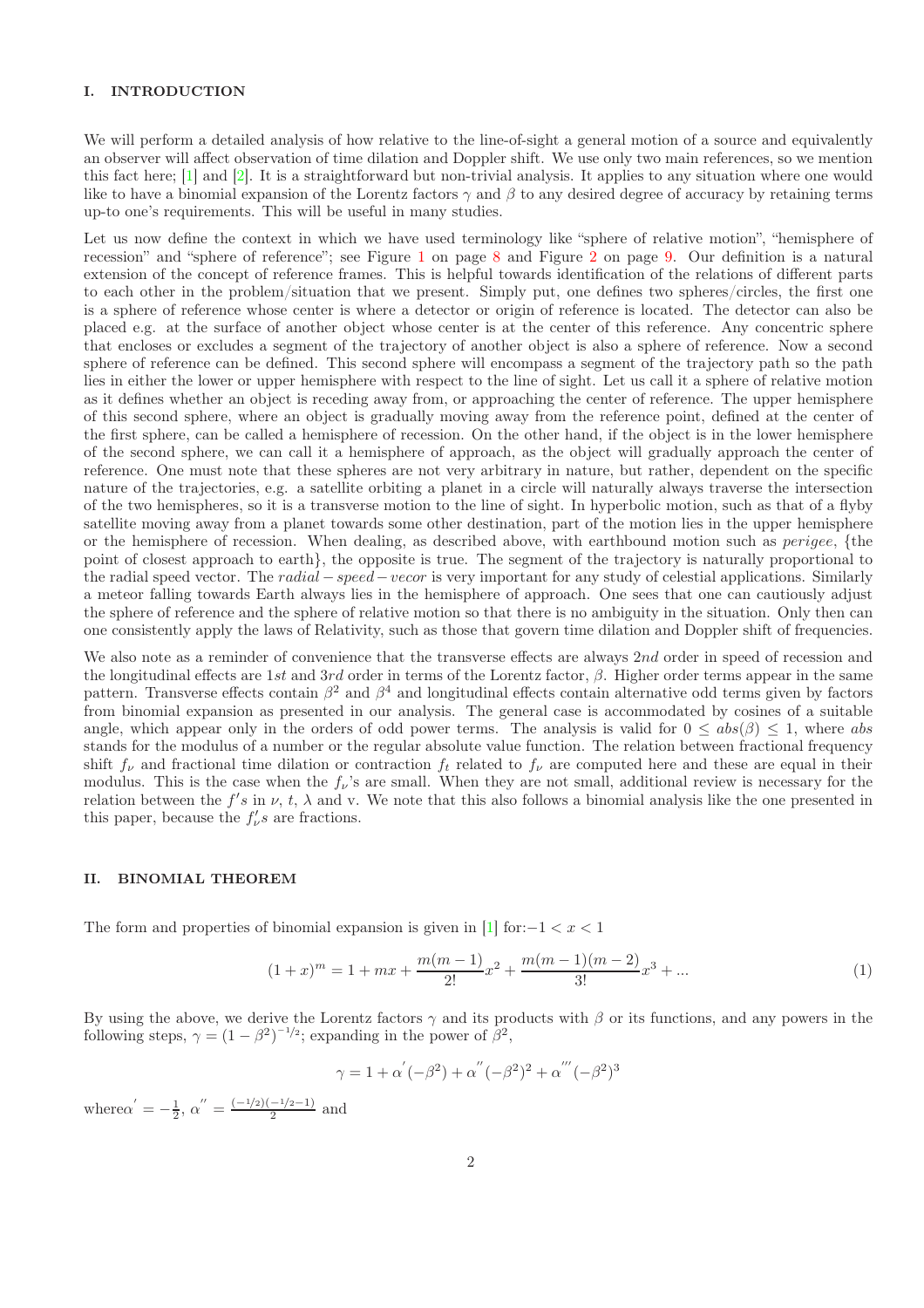α  $^{\prime\prime\prime}$ =  $(-1/2)(-1/2-1)(-1/2-2)$ 6 ,

therefore;

$$
\gamma = 1 + \frac{\beta^2}{2} + \frac{3\beta^4}{8} + \frac{5\beta^8}{48}
$$
 and  $1/\gamma = (1 - \beta^2)^{1/2} = 1 - \frac{\beta^2}{2} - \frac{3\beta^4}{8} - \frac{5\beta^8}{48}$ .  
The following are expression for  $(1 \pm \beta)^{\pm 1/2}$ :  
\n
$$
\sqrt{1 + \beta} = (1 + \beta)^{1/2} = 1 + \frac{\beta}{2} - \frac{3\beta^2}{8} + \frac{5\beta^3}{48},
$$
\n
$$
\frac{1}{\sqrt{1 + \beta}} = (1 + \beta)^{-1/2} = 1 - \frac{\beta}{2} + \frac{3\beta^2}{8} - \frac{5\beta^3}{48},
$$
\n
$$
\sqrt{1 - \beta} = (1 - \beta)^{1/2} = 1 - \frac{\beta}{2} - \frac{3\beta^2}{8} - \frac{5\beta^3}{48},
$$
\n
$$
\frac{t}{\sqrt{1 + \beta}} = 1 + \frac{\beta}{2}, \quad 1/\gamma = 1 - \frac{\beta^2}{2}, \quad \sqrt{1 + \beta} = 1 + \frac{\beta}{2} - \frac{3\beta^2}{8}, \quad \frac{1}{\sqrt{1 + \beta}} = 1 - \frac{\beta}{2} + \frac{3\beta^2}{8}, \quad \sqrt{1 - \beta} = 1 - \frac{\beta}{2} - \frac{3\beta^2}{8},
$$
\n
$$
\frac{1}{\sqrt{1 - \beta}} = 1 + \frac{\beta}{2} + \frac{3\beta^2}{8}.
$$

#### III. DOPPLER SHIFT AND ABERRATION IN SPECIAL RELATIVITY

#### A. Description of the general form of Doppler shift; recession, approach and transverse motion.

The time dilation and the Doppler shift are described here. You will notice that the usual form of time dilation given in textbooks and literature is nothing but a transverse Doppler-shift. Here we show how the Doppler transverse is always red-shifted and how the hemispheres of approach and recession are always oppositely shifted where the hemisphere of recession is entirely red-shifted. The special cases of longitudinal and transverse effects follow ipso-facto. A rigorous binomial and a basic logarithmic treatment is given.

The general form of special relativistic Lorentz transformation in terms of frequency is given in [\[2\]](#page-10-1),

$$
\nu = \nu' \frac{(1 + \beta \cos \theta)}{\sqrt{1 - \beta^2}} \quad \text{and} \quad \nu' = \nu \frac{(1 - \beta \cos \theta)}{\sqrt{1 - \beta^2}}.
$$
 (2)

The 2nd part of above equation is obtained by letting  $\beta \to -\beta$ , the reciprocity of the Lorentz Transformation of inertial frames. We can see that both  $\nu'$  and  $\nu$  are proper frequencies and that each with respect to the other is an observed frequency. Each of the alternative cases can induce a relative change in the signs of geometric and coordinate system connections, but not the Physics. Let us rewrite the above, still in its general form;

$$
\frac{\nu^{'}}{\nu}=1+\frac{\Delta \nu}{\nu}=\gamma(1-\beta\cos\theta)=\gamma-\gamma\beta\cos\theta.
$$

Now, let us apply the result of all the care we took in deriving the binomial expansion of the Lorentz factors;  $\gamma - \gamma \beta \cos \theta = (1 + \frac{\beta^2}{2})$  $\frac{\beta^2}{2}$ ) –  $(1+\frac{\beta^2}{2})$  $\frac{\partial^2}{\partial^2}$ ) $\beta \cos \theta$ , or  $\gamma - \gamma \beta \cos \theta = 1 + \frac{\beta^2}{2} - \beta \cos \theta - \frac{\beta^3}{3}$  $\frac{3}{3}$  cos  $\theta$ ; ν ′  $\lambda$ β 2 β 3

$$
\frac{\nu}{\nu} = 1 + \frac{\Delta \nu}{\nu} = 1 + \frac{\beta^2}{2} - \beta \cos \theta - \frac{\beta^3}{3} \cos \theta.
$$

The above equations were obtained by using the binomial approximations to the 2nd order in  $\beta$  and we have now an equation to the 3rd order in  $\beta$ . This might change slightly if we first accommodate up-to 3rd order and then obtain our result by chopping after 3rd order. This may give rise to new terms within the 3rd order. But for most purposes β itself is very small, usually  $10^{-5}$ , e.g for satellites falling in cosmos at speeds ∼ 50 times faster than jet airplanes in flight. That makes the  $\beta^2$  terms  $10^{-10}$  and  $\beta^3$ terms  $10^{-15}$ . We would then make an error in that order by not accommodating enough terms before the expansion.

$$
\frac{\nu'}{\nu} - 1 = \frac{\Delta \nu}{\nu} = f_{\nu} = \frac{\beta^2}{2} - \beta \cos \theta - \frac{\beta^3}{3} \cos \theta.
$$
\n(3)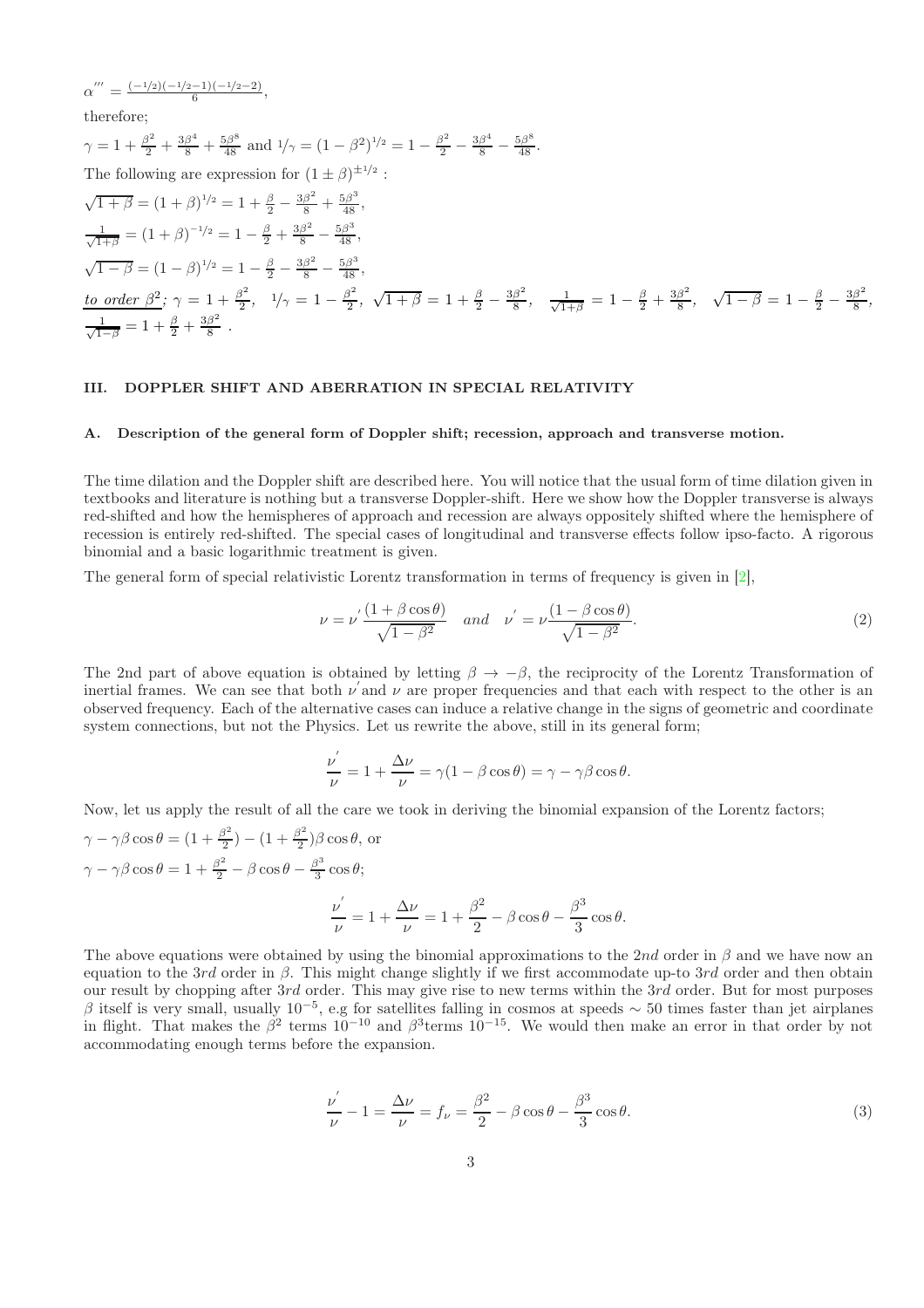The above equation gives the most general Doppler shift terms in the chosen order and it accommodates the transverse and longitudinal effects with angular modifications giving the general shift.  $f_{\nu}$  is called fractional shift in frequency. This is a very important variable and most calculations can be made very conveniently using such fractional shifts; this also relates to the fractional shifts in speed or wavelength and in time dilation/contraction. We have done another derivation, {see  $NOTE - 3$  in section [IV}](#page-6-0), that relates the fractional shift in frequency to that in time. The result is that  $f_{\nu}$  is equal to  $f_t$  in magnitude but differs by a minus sign. It is valid only when  $f_{\nu}$  is in itself a small fraction such that binomial expansion can be used for such a fraction. In this idealized limit  $f_{\nu} = -f_t$ , which means a redshift is a time dilation and a blue-shift is a time contraction, speed fractions will have the same signs as time fractions:  $f_{\nu} \ll 1$ ,  $f_{\nu} = -f_t$ , or  $\frac{\Delta \nu}{\nu} = -\frac{\Delta t}{t}$ ,  $f_{\nu} = f_t = -f_{\nu}$ .

Thus  $\cos \theta$  will vary between 0 to 90<sup>0</sup>and we'll accommodate the other variations of  $\theta$  into sign ofβ. So we have 3 cases:

- $\star$  (i) Doppler hemisphere of recession,  $\theta = 0$ ,  $\beta > 0$ , longitudinal Doppler effect (recession)
- $\star$  (ii) Doppler hemisphere of approach,  $\theta = 0$ ,  $\beta < 0$ , longitudinal Doppler effect (approach)
- $\star$  (iii) Doppler plane of intersection of hemispheres of approach and recession,  $\theta = 90^0$ ,  $\beta > 0$ , the transverse Doppler effect.

Note that for 2nd case  $\beta < 0$  is just a convention, actually  $0 < \beta < 1$ , and there is a sign reversal for approach in our convention. So in all 3 cases the sign of  $f_{\nu}$  and  $f_{t}$ , the numerical sign as opposed to our algebraic sign notation, will depend on the fractions as below. We need to work out which of the two inequalities is valid, and in the following we will show that only one of them is valid in all of the cases;

$$
\frac{\beta^2}{2} > \beta + \frac{\beta^3}{2} \text{ or } \frac{\beta^2}{2} < \beta + \frac{\beta^3}{2}.
$$
 (4)

Let us do some more mathematical exercise; let  $\beta$  be given as  $\beta = ln(\alpha)$ , {see NOTE – 2 in section [IV}](#page-6-0). This means

$$
\beta + \frac{2}{\beta} = \ln \alpha + \frac{2}{\ln(\alpha)} = \frac{(\ln \alpha)^2 + 2}{\ln(\alpha)}
$$

under the conditions

$$
0 < abs(\beta) < 1 \text{ and } ln(1) = 0.
$$

Let us now describe the approach, recession and transverse motion properties of the Doppler shift in terms of  $\beta$ ; Approach, case (ii):  $ln(\alpha) = \beta < 0$  and Recession/Transverse, case (i), (iii):  $ln(\alpha) = \beta > 0$ . So there are 2 conditions and the recognition that  $(ln\alpha)^2 > 0$ ;

$$
\beta + \frac{2}{\beta} = \frac{2 + \beta^2}{\beta} = \frac{(ln\alpha)^2 + 2}{ln(\alpha)} \le 0.
$$

Hence the "  $\lt$  " part holds for case (ii) and the "  $>$  " part holds for case (i), (iii).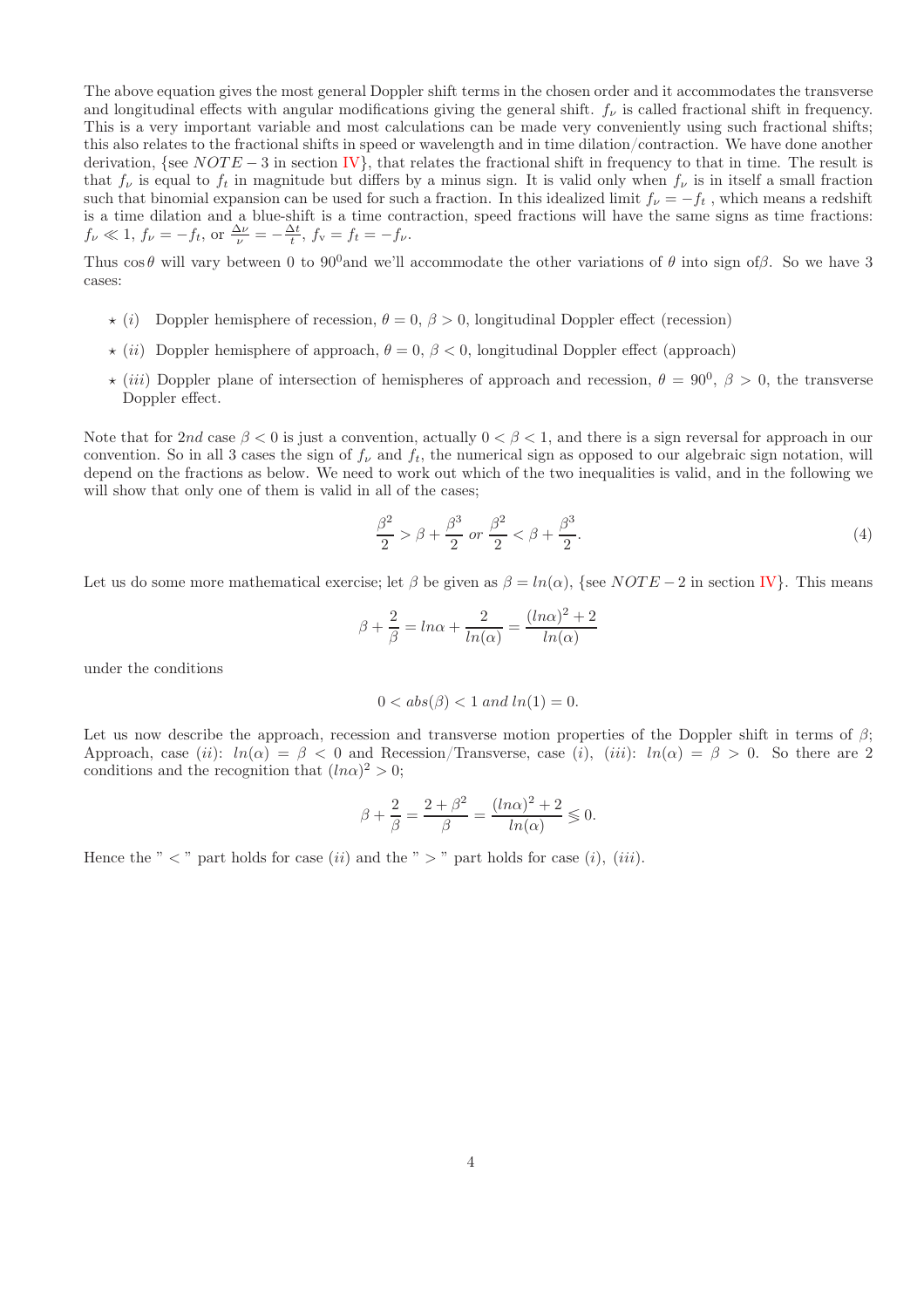For case (ii);  $\frac{2+\beta^2}{\beta} < 0$  or  $2+\beta^2 > \beta$  (since  $\beta < 0$ ) $\Rightarrow \beta < 2+\beta^2 \Rightarrow \frac{\beta}{2} < 1+\frac{\beta^2}{2} \Rightarrow \frac{\beta^2}{2} > \beta+\frac{\beta^3}{2}$  $\frac{3}{2}$  as each time we multiply a  $-ve$  sign we must reverse the inequality.

For case (*i*), (*iii*) therefore, since in our convention,  $\beta > 0$ ,  $\frac{\beta^2}{2} > \beta + \frac{\beta^3}{2}$  $\frac{5}{2}$ , then;

<span id="page-5-0"></span>
$$
\beta \geqslant 0, \frac{\beta^2}{2} > \beta + \frac{\beta^3}{2}
$$
  
\n
$$
\Rightarrow \beta \geqslant 0, \frac{\beta^2}{2} > \beta + \frac{\beta^3}{3}.
$$
\n(5)

Thus, THE SAME INEQUALITY IS VALID IN ALL CASES even though the mathematical and physical conditions are different. We note here that although we derived  $\beta \geqslant 0$ ,  $\frac{\beta^2}{2} > \beta + \frac{\beta^3}{2}$  $\frac{\beta^3}{2}$  it is also true that  $\beta \geqslant 0$ ,  $\frac{\beta^2}{2} > \beta + \frac{\beta^3}{3}$  $rac{3}{3}$ , which is what we need for our purpose. We show this in our notes,  $\{NOTE - 4$  in section IV $\}$ .

#### B. Conclusions on nature of frequency shifts or time dilation/contraction in different regions of relative motion

Now let us return to  $f_{\nu}$  and  $f_t$ , or equivalently,  $\frac{\Delta \nu}{\nu}$  and  $\frac{\Delta t}{t}$ ;

$$
\frac{\Delta t}{t} = f_t = -\{-\beta \cos \theta + \beta^2/2 - (\beta^3/3)\cos \theta\}.
$$

Case (i), (iii) can be described as: (i)  $\rightarrow {\theta = 0^0, \ \beta > 0}$ , and  ${\theta = 90^0, \ \beta > 0} \leftarrow (iii)$ . We deal with (iii), (i) before moving onto  $(ii)$ .

- \* case (iii): { $\theta = 90^0$ ,  $\beta > 0$ }  $f_t = -f_\nu = -[\frac{\beta^2}{2}]$  $\frac{\beta^2}{2}$ , thus:  $f_{\nu} = \frac{\beta^2}{2}$  $\frac{\beta^2}{2}$ ,  $f_t = -\beta^2/2\frac{\beta^2}{2}$  $\frac{3^2}{2}$ . This is redshift, frequency drop and time dilation. Since observed time is dilated we need to subtract  $abs(f_t) = \beta^2/2$  from where this time is observed and dilated, e.g. laboratory clocks, hence the −ve sign. This is also called the Transverse Doppler effect as well as time dilation. By recognizing  $\beta$  in terms of  $\gamma$ , as done in our binomial analysis, and keeping the requisite order of terms we can recognize the "footprint" of time dilation. In general, time can be either contracted or dilated. It hinges on the question "can we formalize a way of measuring time without involving processes in nature that are described by their frequencies" and the answer is NO. Hence Doppler shift is equivalent to time dilation and contraction depending on the exact situation of the motion, in other words, in reality there is no difference between time dilation/contraction and Doppler shift.
- **★** case (*i*):  $\theta = 0, \ \beta > 0, \ f_t = -f_\nu = -[-\beta + \frac{\beta^2}{2} \frac{\beta^3}{3}]$  $\left[\frac{3^3}{3}\right]$ ,  $f_t = -f_\nu = -\beta + \frac{\beta^2}{2} - \frac{\beta^3}{3}$  $\frac{3}{3}$ , in terms up-to 3rd order in  $\beta$ , this is deliberate. We apply Eq.[\(5\)](#page-5-0):  $\frac{\beta^2}{2} > \beta + \frac{\beta^3}{3}$  $\frac{3}{3}$ , as obtained above. Then we can see that  $f_t = -f_\nu < 0$ . The sign of  $\Delta \nu$ ,  $\Delta t$  and "primeness" of t and  $\nu$  are important. This will be described in a note at the end. This is redshift, frequency drop and time dilation. It is a longitudinal Doppler shift when the source and observer are receding from each other, relatively.
- ★ case (*ii*):  $θ = 0^0$ ,  $β < 0$ ,  $f_t = -f_\nu = \frac{β^2}{2} (β + \frac{β^3}{3})$  $\frac{\beta^3}{3}$ ). We apply the inequality of Eq.[\(5\)](#page-5-0),  $\frac{\beta^2}{2} > \beta + \frac{\beta^3}{3}$  $\frac{3^2}{3}$ , again. But we have to be a little careful and this applies to case (i) above, as well. We have  $\beta \to -\beta$  which is not a Lorentz reciprocity. It represents the fact that we have chosen it to be in the lower quadrants of  $\{\pi \leftrightarrow 2\pi\}$  whilst we require that a "line of sight" and "line of motion" extend null angle between them; see Figure [1 on page 8.](#page-8-0) It can be seen that the only terms that are affected are the terms that are odd in power of  $\beta$  as they have the cosine factors. In general  $f_{\nu} = \frac{\beta^2}{2} - \beta \cos \theta - \frac{\beta^3}{3}$  $\frac{3}{3}$  cos  $\theta$ ,  $0 < \theta < 2\pi$ , but we accommodate the 3rd and 4th quadrant to  $\beta < 0$  and  $0 < abs(\beta) < 1$ . This leads to  $f_t = -f_\nu > 0$ , which means a violet/blue-shift, frequency increase or time contraction. Take notice of the fact that Eq.[\(5\)](#page-5-0) is still valid, as  $0 < \cos \theta < 1$  in this quadrant with the above convention.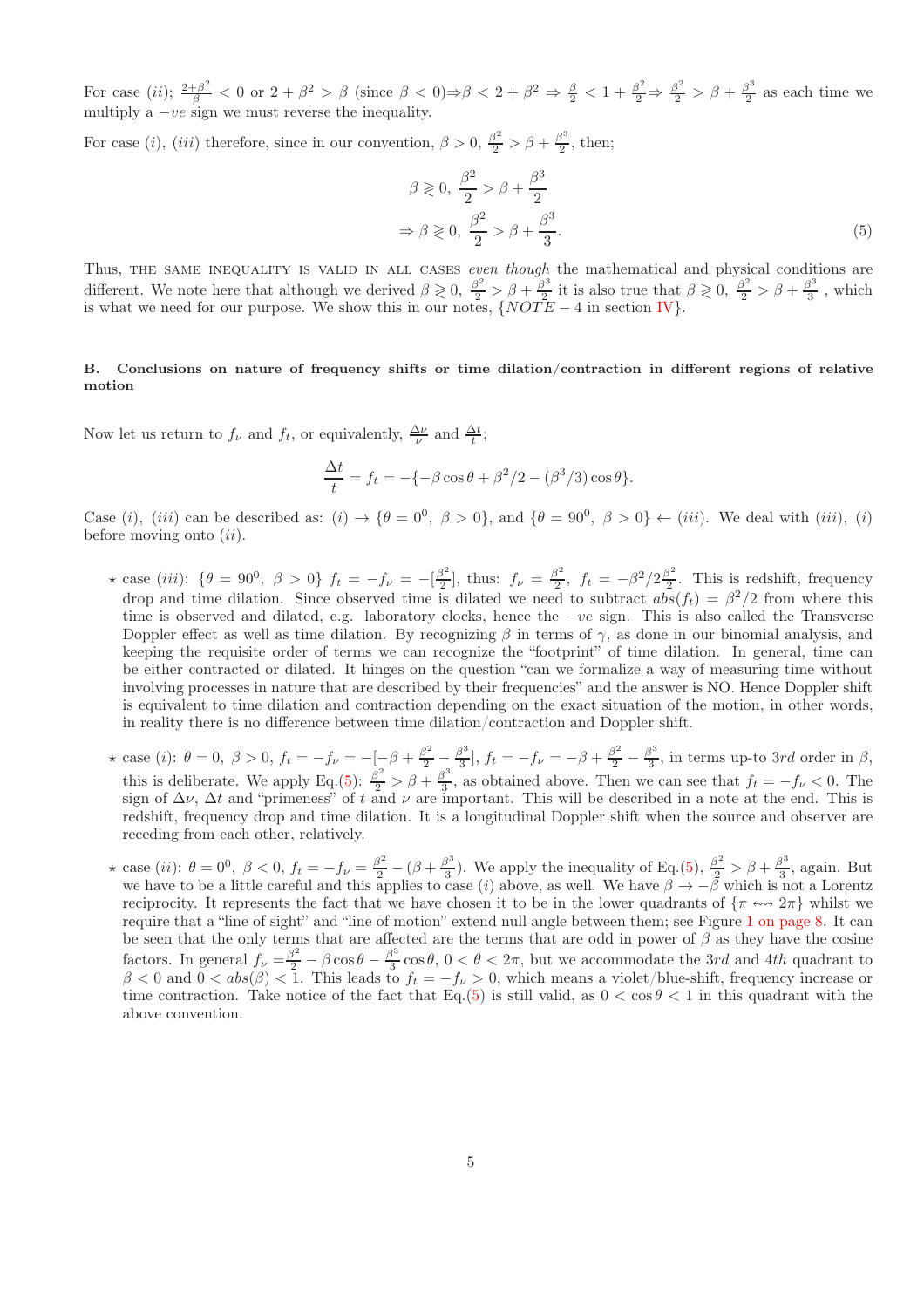#### <span id="page-6-0"></span>IV. NOTES

- 1. In section−III we used a convention where a primed frame is moving with respect to the unprimed at speed  $v = \beta$  in units of speed of light,  $0 \le \beta \le 1$ . This is the convention used by [\[2\]](#page-10-1). In this reference  $\nu'$  is proper frequency and ν is observed frequency due to the motion/speed β. Here one has to be careful in preventing oneself from using Lorentz reciprocity inconsistently which results in accruing  $-ve$  signs. The Physics in the end has to be consistent. One rule of caution is therefore to check the signs of  $\Delta \nu$  and  $\nu$  and the relative primeness of  $\nu$  and  $\nu'$  which introduce additional  $-ve$  signs at unspecified points in the calculation if used incorrectly. All this could be a source of confusion under Lorentz reciprocation.
- 2. One can prove the above results without using  $ln()$  by just employing the properties of numbers, *viz* the square of any real number is always positive. But having  $ln()$  may be useful if one intends to study a functional form of β. It is widely customary in Relativity to employ logarithmic functions and we think it is very useful for generalization purposes.
- 3. By elementary definition  $\frac{\nu'}{\nu} 1 = \frac{t}{t'} 1$  and  $\frac{t t'}{t'}$  $\frac{-t'}{t'} = -\frac{\Delta t}{t'}$  we deduce:  $\frac{\Delta \nu}{\nu} = \frac{\nu' - \nu}{\nu} = \left(\frac{1}{t'} - \frac{1}{t}\right) / \frac{1}{t} = \frac{t - t'}{t'}$  $\frac{-t'}{t'} = -\frac{\Delta t}{t'}$ . Then,  $\frac{t'}{\nu} = -\frac{\Delta t}{\Delta \nu}$ . Because  $\frac{t'}{t} - 1 = \frac{\Delta t}{t}$  we have  $1 + \frac{\Delta t}{t} = \frac{t'}{t}$  $\frac{t}{t}$ , it follows then from  $\frac{t'}{t} \times \frac{t}{\nu} = -\frac{\Delta t}{\Delta \nu}$  that  $\frac{t'}{t} = -\frac{\nu}{t} \times \frac{\Delta t}{\Delta \nu}$ , so

$$
1 + \frac{\Delta t}{t} = -\frac{\nu}{t} \times \frac{\Delta t}{\Delta \nu}.
$$

$$
\left(1 + \frac{\Delta t}{t}\right) \frac{t}{\nu} = -\frac{\Delta t}{\Delta \nu}
$$

$$
\frac{t}{\nu} + \frac{\Delta t}{\nu} = -\frac{\Delta t}{\Delta \nu}.
$$

$$
\frac{1}{\nu} \left(t + \Delta t\right) = -\frac{\Delta t}{\Delta \nu}.
$$

$$
\frac{\Delta \nu}{\nu} = -\frac{\Delta t}{t + \Delta t}
$$

$$
= -\frac{1}{1 + t/\Delta t}.
$$

.

So

$$
-\frac{1}{\Delta \nu/\nu} = 1 + \frac{t}{\Delta t},
$$

this leads to

$$
\frac{t}{\Delta t} = -\left[\frac{1+(\Delta \nu/\nu)}{\Delta \nu/\nu}\right].
$$

Thus we have

$$
\frac{\Delta t}{t} = -\left[\frac{\Delta \nu/\nu}{1 + (\Delta \nu/\nu)}\right].
$$

So this shows why fractional shifts in frequency and time are equal in magnitude but opposite in sign if  $f_{\nu} \ll 1$ . Hence we also see how one can actually expand  $f_{\nu}$  and  $f_t$  in the binomial series if  $f_{\nu} \ll 1$ . One can extend this to other limits of  $f_{\nu}$ .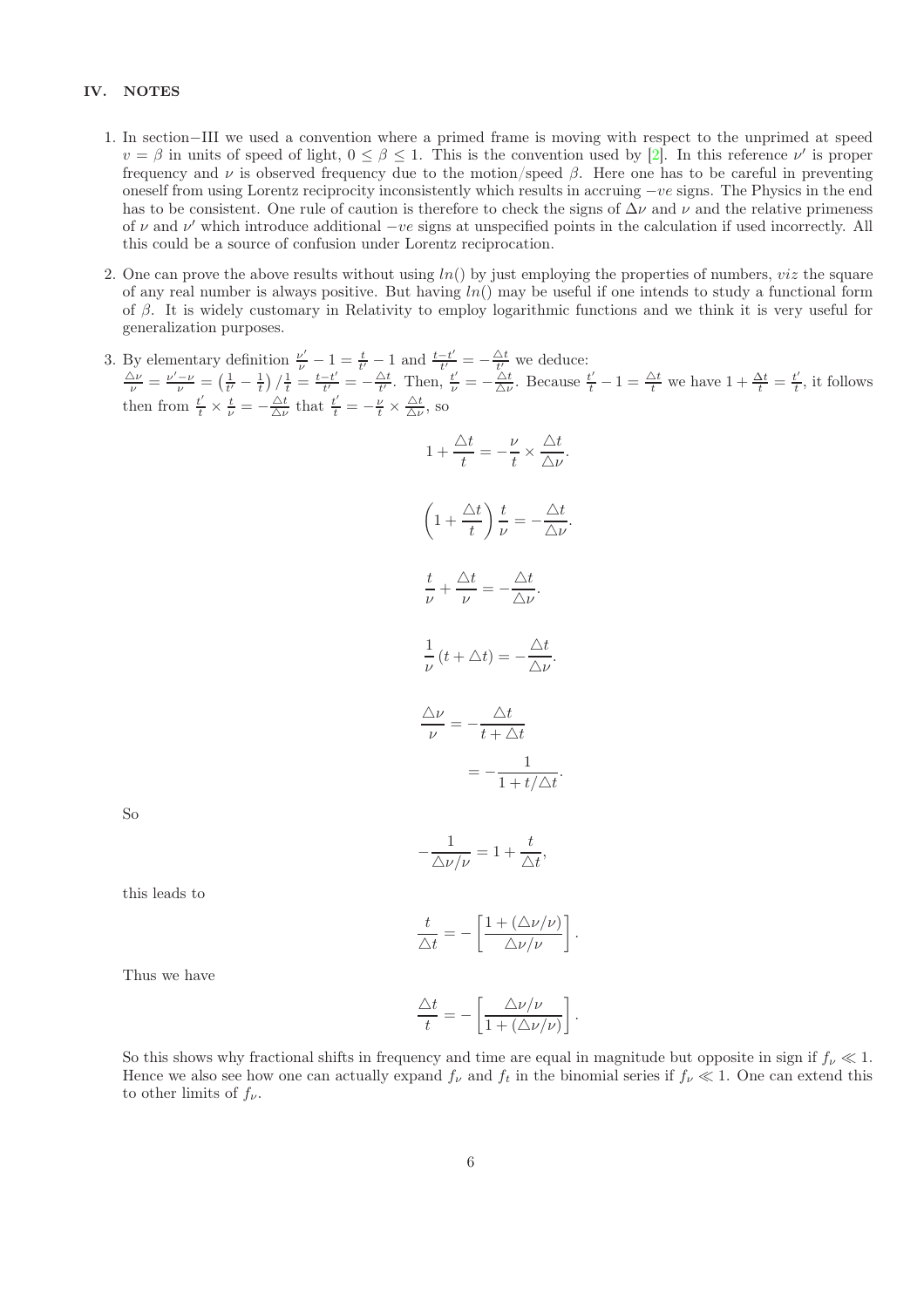- 4. Here we show how  $\beta \geq 0$ ,  $\frac{\beta^2}{2} > \beta + \frac{\beta^3}{3}$  $\frac{\beta^3}{3}$  follows from  $\beta \geqslant 0$ ,  $\frac{\beta^2}{2} > \beta + \frac{\beta^3}{2}$  $\frac{\beta^3}{2}$ . We write  $\beta + \frac{\beta^3}{2} = \beta(1 + \frac{\beta^2}{2})$  $(\frac{5}{2})$  =  $\beta(1+\frac{\beta^2}{3}+\frac{\beta^2}{2})$  $rac{\beta^2}{2} - \frac{\beta^2}{3}$  $\frac{\beta^2}{3}$ ) =  $\beta(1+\frac{\beta^2}{3}+\frac{\beta^2}{6})$  $\frac{\beta^2}{6}$ ) =  $\beta(1+\frac{\beta^2}{3})$  $\left(\frac{3^2}{3}\right) + \frac{\beta^3}{6}$  $\frac{\beta^3}{6}$  as  $\frac{\beta^2}{2} > \beta + \frac{\beta^3}{2}$  $\frac{5^3}{2}$  this implies  $\frac{\beta^2}{2} > \beta(1 + \frac{\beta^2}{3})$  $(\frac{3^2}{3})^2 + \frac{\beta^3}{6}$ 6 , if  $\beta > 0$ ,  $\frac{\beta^3}{6} > 0$  which implies  $\frac{\beta^2}{2} > \beta(1 + \frac{\beta^2}{3})$ , if  $\beta > 0$ ,  $\frac{\beta}{6} > 0$  which implies  $\frac{\beta}{2} > \beta(1 + \frac{\beta}{3})$  if  $\beta < 0$ , LHS is +ve and RHS is  $-ve$  which again implies  $\frac{\beta^2}{2} > \beta(1 + \frac{\beta^2}{3})$  since both terms of RHS are  $-ve$ .  $\frac{3^{5}}{3}$ ) since both terms of RHS are  $-ve$ .
- 5. We already mentioned this but summarize again: There is a  $\cos\theta$  multiplied to odd powers of  $\beta$  which comes in  $-ve$  sign relative to the even powers in the general frequency shift. For our considerations  $0 < \theta < 90^0$ ,  $0 < \cos \theta < 1$ ,

$$
\frac{\beta^2}{2} > \beta + (\frac{\beta^3}{3}) \Rightarrow \frac{\beta^2}{2} > \beta \cos \theta + (\frac{\beta^3}{3}) \cos \theta
$$

always. Hence the hemisphere of approach is always oppositely shifted with respect to the hemisphere of recession; recession being red-shifted, approach must be blue in the entire hemisphere. At the intersection the  $\cos \theta = 0$  and odd terms vanishes to order of  $\beta^3$ . We intuit that this is valid to all higher powers as well. Therefore a transverse shift is always +ve or red-shifted by an amount  $\frac{\beta^2}{2}$  $\frac{3}{2}$ , and with the correct binomial-fractions it applies to all higher even powers of  $\beta$ .

- 6. The aberration such as that of star-light is the angular deflection caused by the relative motion of the source and the observer. If our detectors are mounted on moving frames, {e.g. earth itself}, even very small speed differences cause the frequency to differ due to the angle extended by such relative velocity. The aberration of an order  $\beta$  is given by  $\beta = \tan \theta$ . For small values of  $\beta$  therefore, the fractional speed increment can be measured by the fractional angular deflection, and these are equal. We have not studied this in detail, hence we are not giving any results here. But one can see that when there is a  $\beta$  the Lorentz transformations of the  $\theta$  or tan  $\theta$ can be treated as it has been in this paper.
- 7. The fractional shifts  $f_{\nu}$  can themselves be binomially expanded when they are small, which is so for small values of β. It is then equal to the fractional shifts in time  $f_t$  and  $f_\lambda$  etc, except for a relative  $-ve$  sign in case of  $f_t$ . So there are two scenarios. In the first  $f_{\nu}$  has to be expanded to higher orders binomially, in-case of small β-values. This will perhaps be rigorous, but unnecessary, since we will otherwise incur errors of only inconsequential proportion. In the 2nd scenario, in-case  $\beta \rightarrow 1$ , we have to review by some other method to find what the consequences are. In this latter case the binomial expansion is still valid, since  $\beta \leq 1$ , always. But, the relation between fractional shifts in the variables may need to be reviewed.
- 8. The fractional increments or reduction in speed,  $f_v = \frac{\Delta v}{v}$  is related, in the case of small values of  $f_v$ , by a factor of 2 to the same. In other words,  $f_v = 0.5 \times f_\nu$ . That is so, assuming that the final absolute shifts in frequency are shifts by the square of the speed. e.g. in telemetry of celestial objects the frequency used will give different results by this factor for the same frequency, if this relation between  $f_{\nu}$  and  $f_{\nu}$  is not readily recognized.
- 9. A note on terminology and nature of the factors  $\beta$  and  $\gamma$ . We ask ourselves a fundamental notional question, which is more fundamental  $\beta$  or  $\gamma$ ? One defines  $\beta$  from the basic speed-of-light perspective and then defines  $\gamma$  based on this definition because the latter makes calculations easier as the  $\beta's$  appear in denominator, in numerator, inside square-roots and inside particle detectors and where-not. It is a serious factual observation that inside a particle detector, like in the case of the recent OPERA experiment [\[3](#page-10-2)], one must proceed from basic relativistic equations and gradually factor in the contributions from various sources if one wants to see the total effect in a consistent way, Quantum Mechanics included. So defining these two parameters instead of just one would make life easier for concise studies. If  $\beta > 1$  it poses problems to the mathematical nature of Relativity because what comes out is a complex number  $\gamma$ , and only Quantum Mechanics can deal with such a problem, which is why it is interesting to note that the answer to the OPERA anomaly is likely inherent here; because  $\Delta\beta = 7.5 \ km/s = 25 \ ppm$  in terms of speed-of-light, and without the application of Quantum Mechanics, this is a pointer to a "non-physical" character of Relativity as stated above.

On terminology we would like to further note that the "Lorentz factor" is the most general terminology as it defines both  $\beta$  and  $\gamma$ , when we say  $\beta$ : speed factor is enough, although it is somewhat casual. When we say  $\gamma$ : Lorentz factor, Lorentz boost, speed factor, boost factor, or simply boost, all work to define suitably. Actually  $\beta$  and  $\gamma$  are equivalents as implicitly pointed out above in their definitions, hence all of the terminology is correct in any of the cases. So a  $\beta$  can be said to be a boost-factor as well; once one is defined or measured, the other is immediately known in practice. In theory it is  $\beta$  that is more fundamental, –we can see this just from intuitive understanding and the correspondence principle, as there never was a  $\gamma$  explicitly prior to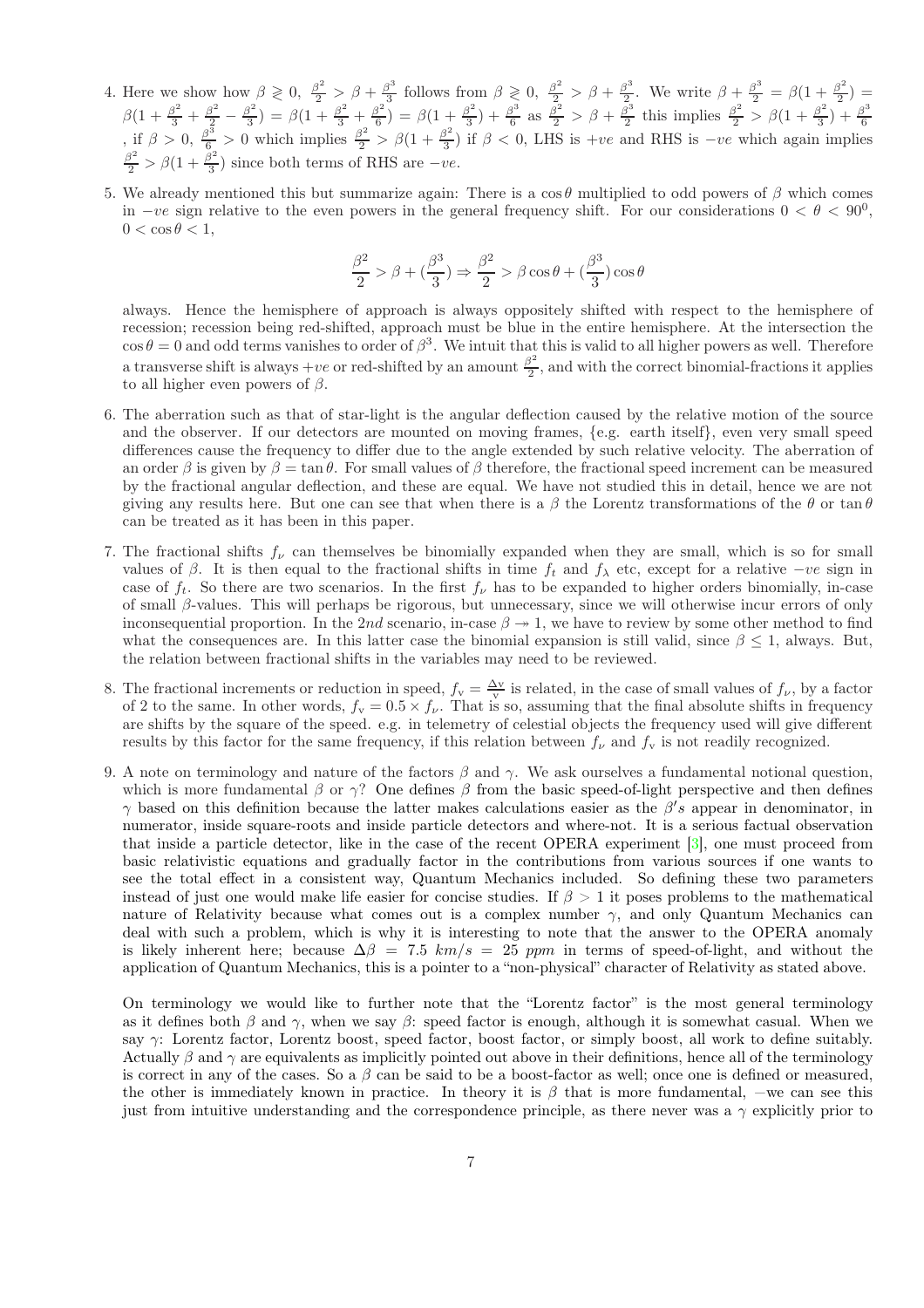relativistic formulations, but there was a  $\beta$ , just by the fact that people compared ratios of various velocities: "How fast is object A compared to object B", a ratio of their speeds deals with this; "how fast is object A or B compared to light"; that ratio is known as  $\beta$  and the relativistic formulation  $0 \leq \beta \leq 1$  reminds us that nothing travels faster than light, hence this ratio is always slated to be a fraction where as  $\gamma$  is not.

- <span id="page-8-1"></span>10. In Figure [2 on the next page](#page-9-0) we have defined a sphere of relative motion, (- drawn in a blue-dotted pattern -), whose center is the position where an observer or detector is located. The LOS, or line of sight, extends from the detector by a blue line. We show 3 trajectories of actual importance.
	- $\star$  The 1st one is a meteor or crashing satellite falling e.g. towards Earth's surface, lies in the region of approach as gradually its distance is reduced from the earth-centered reference.
	- $\star$  The 2nd one is a circle or sphere which serves as a "sphere of reference" concentric with many such spheres of reference. But, we can also chose one of these circle/sphere as one which defines the circular orbits of some satellites, such as the orbit of most GPS satellites. The speed vector will then be transverse/tangential to the circle or sphere of reference. Hence this defines the intersection of two hemispheres, which add to give us the sphere of relative motion. We may call it the "sphere of relative motion" as it is this sphere that contains a speed-vector or trajectory segment of the actual motion.
	- $\star$  In the 3rd scenario the speed vector or radial velocity vector of a hyperbolic motion is also shown; this one belongs to the hemisphere of recession, as the trajectory implies a configuration of gradually larger radial separation. Note that this only describes an instantaneous situation as depicted in this diagram. Also for a hyperbolic trajectory where an object is approaching us from below or above, the region represented by a segment of the hyperbola will lie in the hemisphere of approach instead of recession.

By the same reasoning, when we have accumulated enough change from the instantaneous situation, we need to define larger or smaller circles/spheres of reference and spheres of relative motion. We call it the sphere of relative motion as the LOS defines the "relativeness" of the speed-vectors which then define which region is a region of approach and which is a region of recession relative to the references



<span id="page-8-0"></span>Figure 1: The time dilation/contraction effects as frequency red-shift/blue-shift, shown for above configuration.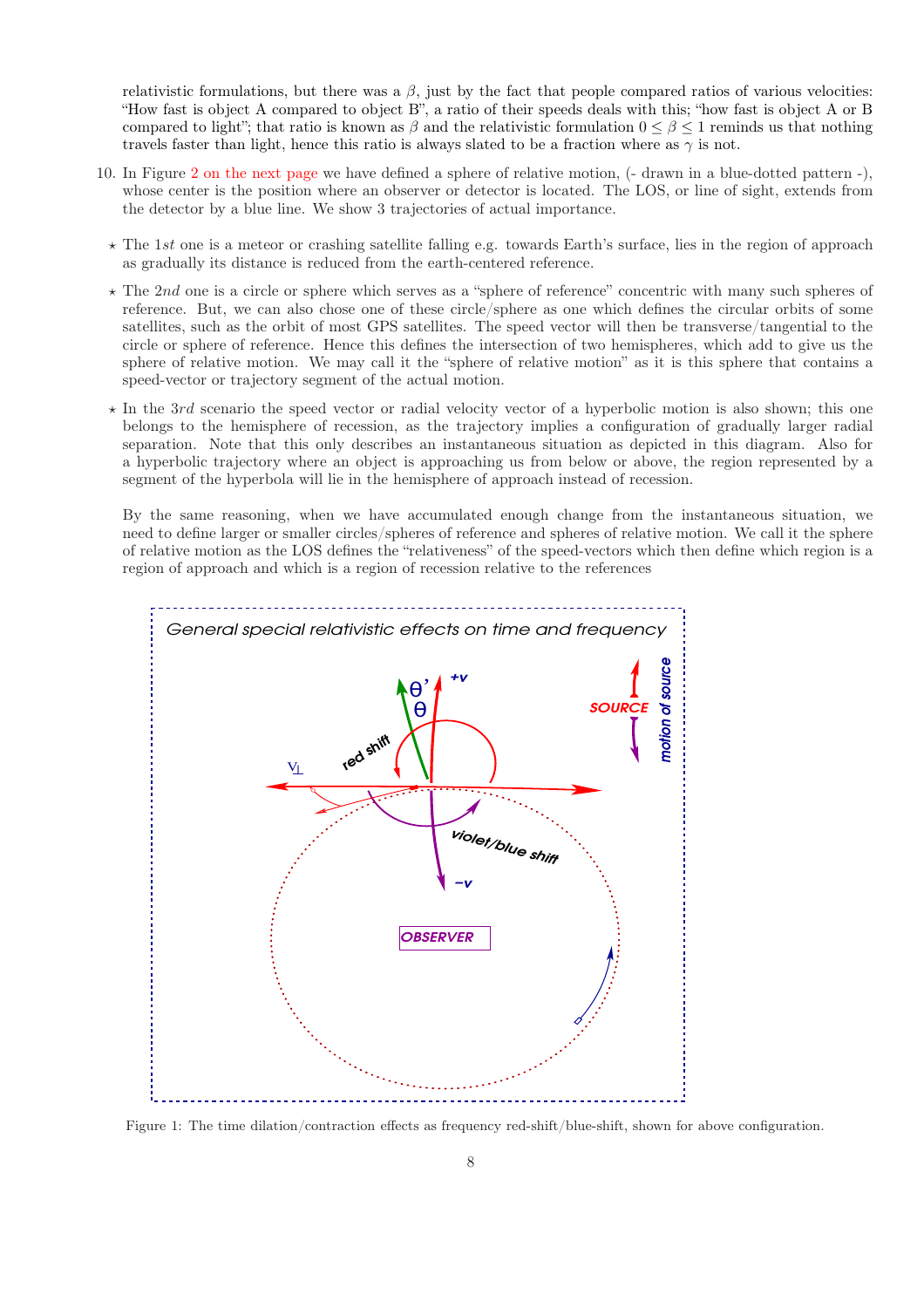

<span id="page-9-0"></span>Figure 2: This diagram explains our terminology, sphere of reference and sphere of relative motion. LOS = Line Of Sight. See  $\overline{NOTE}$  – in section [IV.](#page-6-0)

#### V. SUMMARY/CONCLUSION

Our definition of special notions of reference of observation, and reference of the actual motion path, enables an investigation of important relativistic effects. We have deduced from an application of the binomial theorem and properties of both logarithmic and real numbers that Doppler shift and time dilation of Special Relativity are oppositely signed in two hemispheres, which naturally define where the motion trajectory lies with respect to the observer and the line of sight. An application on aberration of special relativistic recession and approach is also inherent here. The analysis draws on very basic, yet non-trivial, and not-so-often cited facts of Relativity. This paper serves as an explicit reminder of the mathematical apparatus of Relativity. Thus, the concept and methodology presented in this paper should be applicable to a wide variety of investigations, especially where one seeks accuracy to very high powers of  $\beta$  through binomial expansion. We purposely kept this paper limited to a generalized treatment suitable for future reference.

#### Acknowledgments

We are thankful to the free world for the resources which enabled us to discuss our ideas and communicate the research. In special we would like to mention free software from various sources such as source-forge, LYX, X-fig, and Google. A special mention also goes out to Facebook and WordPress. These sites have been a constant and